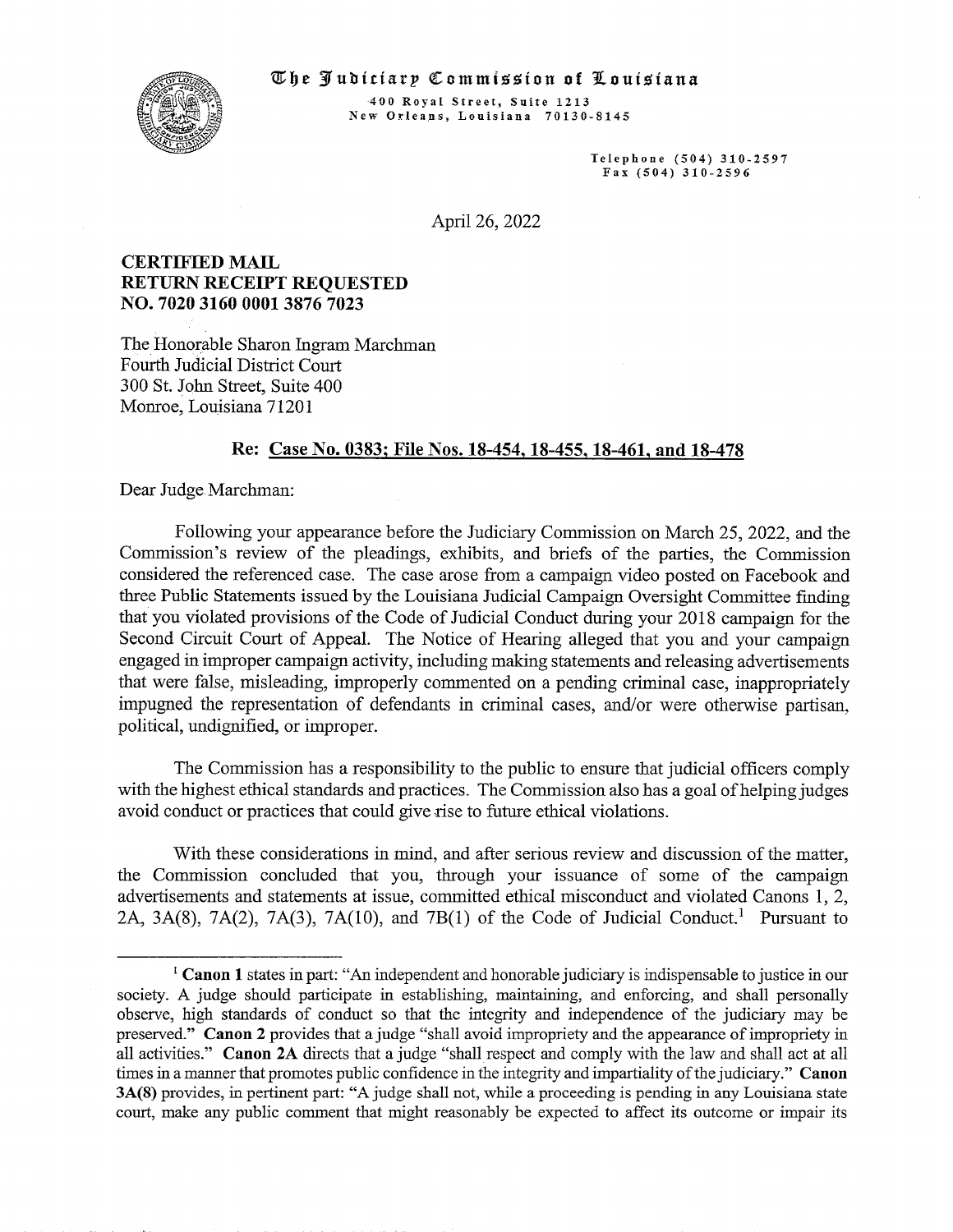Louisiana Supreme Court Rule XXIII, Section 10, the Commission ultimately decided to close this matter with a public admonishment to you for these violations rather than making a recommendation for discipline to the Louisiana Supreme Court.2

The Commission is sensitive to judges' First Amendment rights to communicate with voters and present themselves and their views during a campaign for elective office. Judicial campaigns, however, are unlike campaigns for other elective office and therefore must be conducted in accordance with the ethical rules that apply to judges and judicial candidates, which "attempt to reconcile the perceived need for an elected judiciary with the general desire for a judiciary of *unquestioned integrity, independence, and impartiality.*" See Charles Gardner Geyh et al., Judicial Conduct and Ethics § 10.01 (6th ed. 2020) (emphasis added). Judicial campaigns are different than typical political campaigns because once judges are elected, they are charged with serving as models of impartiality and dignity and must exercise the restraint necessary to do so. Accordingly, the Code of Judicial Conduct requires that campaigns for judicial office be conducted in a manner that reflects the dignity and integrity of the judicial office being sought.

# The "Right Experience" Ad

In your video campaign advertisement referred to as the "Right Experience" ad, a narrator states:

When you vote, the right experience is what matters. While Sharon Marchman has spent her thirty-three year career protecting you, her opponent Jimbo Stephens' law firm, Stephens and Stephens, was getting paid to defend Sonny James Caston, convicted of murdering a deputy sheriff. Then he reversed a jury's conviction of a burglar with a twelve-page criminal history. When asked about a crime, Judge Jimbo Stephens stated, "It's illegal to get caught." Vote for the right experience-Judge Sharon Marchman.

fairness."

Canon 7A(2) directs that a judge or judicial candidate shall not "publicly endorse or publicly oppose another candidate for public office." Canon 7A(3) states that a judge or judicial candidate shall not "make speeches on behalf of a political organization or a candidate for public office." Canon 7A(10) states that a judge or judicial candidate shall not "make any statement that would reasonably be expected to affect the outcome or impair the fairness of a matter pending in any Louisiana state court." Canon 7B(1) provides that a judge or judicial candidate shall "maintain the dignity appropriate to judicial office and act in a manner consistent with the impartiality, integrity and independence of the judiciary."

 $2$  Louisiana Supreme Court Rule XXIII, Section 10 provides: "If, after a hearing, the Commission finds that a judge violated one or more provisions of the Code of Judicial Conduct or of Article V,  $\S 25(C)$ of the Constitution but concludes that a recommendation of discipline is not wananted, the Commission is authorized to publicly remind, caution, or admonish the judge upon the affirmative vote of a majority of the Commission. Any such reminder, caution, or admonishment is not considered discipline, but may be referenced in any subsequent proceeding before the Commission in accordance with Section 3(e) of this rule."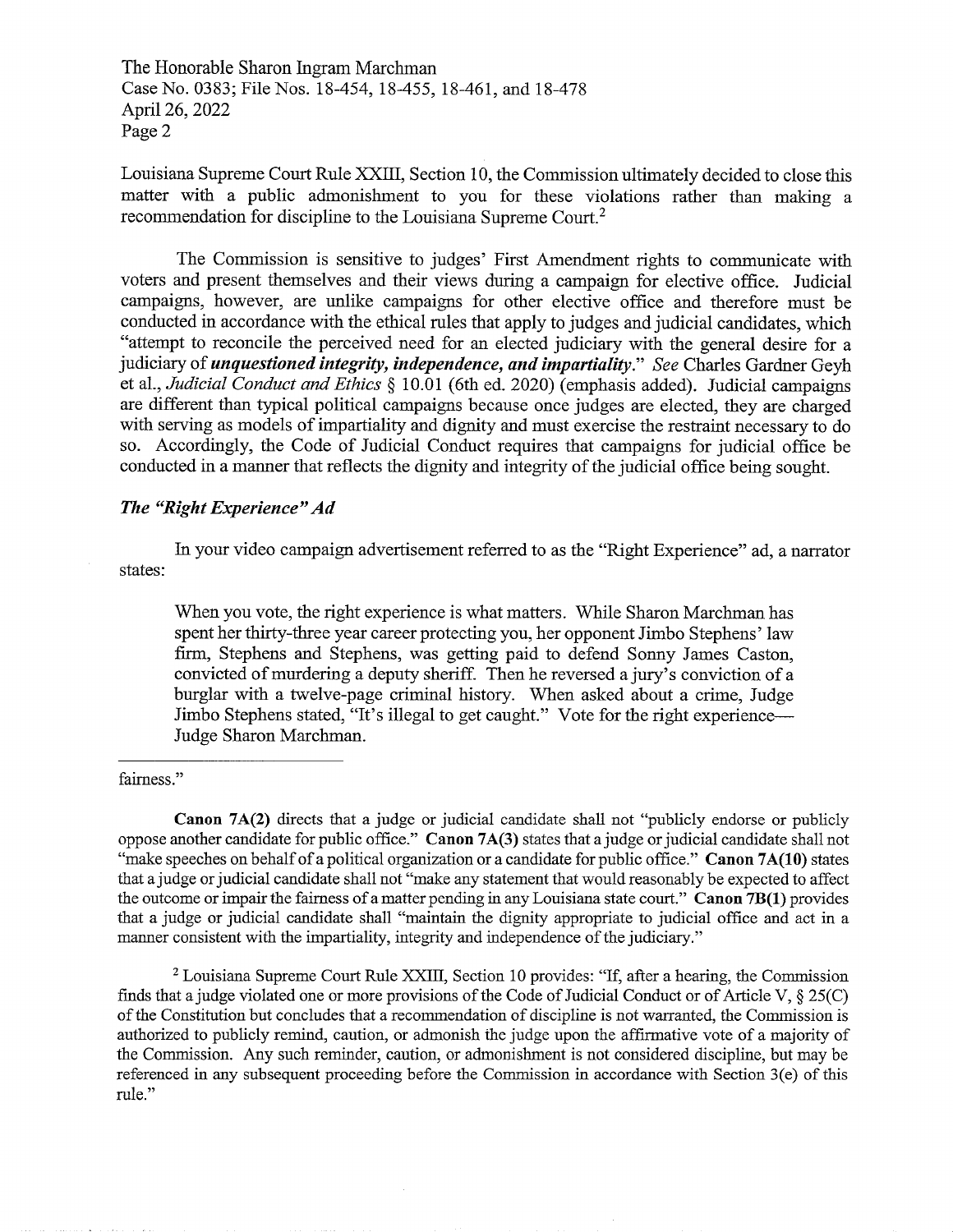This advertisement was clearly meant to convey to the public that you had the "right experience" to be elected to the Court of Appeal and that Judge Stephens did not. Although it is certainly permissible for judges to compare their experience with that of their opponents, this campaign ad did so by inappropriately casting aspersions on Judge Stephens' and his father's fulfillment of fundamental and appropriate functions in our legal system.

The ad first notes that while you "spent your thirty-three year career protecting [the public]," Judge Stephens' law firm was "getting paid to defend" a person convicted of murdering a law enforcement officer. Although this portion of the ad may not contain any false statements, it omitted the fact that "approximately 30 years ago, Judge Stephens's father. . . accepted an appointment by the court to represent an indigent criminal defendant[,] who had a right to be represented by competent counsel at trial," as noted by the Judicial Campaign Oversight Committee

Not only did this omission "mislead[] the public as to the circumstances under which Judge Stephens' father and law partner came to represent" the defendant at issue, as found by the Judicial Campaign Oversight Committee, the ad stated or expressly implied that Judge Stephens did not have the right experience or work to protect the public because his father represented a criminal defendant accused of a reprehensible crime. Even ignoring the fact that Judge Stephens' father was providing an important public service by representing a defendant who could not afford an attorney, as a lawyer and a judge for many years, you are fully aware that all defendants have a fundamental right to counsel, regardless of the crime with which they are charged. Nonetheless, you chose to air an ad that inappropriately undermines the vital role criminal defense attomeys play in this state's adversarial system of justice and the basic right of all accused persons to zealous representation. See In re Santino, 257 So. 3d 25, 34-35 (Fla. 2018) (removing judge for improper campaign ads that in part "expressly stated or implied that [her opponent] could not be trusted for laboring in an occupation that serves to breathe life and meaning into the Sixth Amendment" and were "designed to evoke basic human emotions that our legal system, this profession, and our State and Federal Constitutions all seek to overcome" (internal quotation marks omitted)).

Likewise, in the same ad, you clearly attempted to convey that Judge Stephens did not have the "right experience" because he "reversed a jury's conviction of a burglar with a twelve-page criminal history." Again, you omitted that Judge Stephens, as part of a unanimous panel of judges on the Second Circuit, "vacated the defendant's conviction and remanded [the case] for a new trial because the defendant was improperly tried by a six-person jury, rather than the constitutionally and statutorily mandated twelve-person jury," as noted by the Judicial Campaign Oversight Committee, thereby rendering the jury verdict invalid. See State v. Johnston, 51,779 (La. App. 2) Cir. 4/11/18), 245 So. 3d 1231. Additionally, the "twelve-page criminal history" was not referenced in and had nothing to do with the Second Circuit's decision, and it was developed by you and your campaign outside of the record in the case, as you and your campaign acknowledged.

As an experienced judge, you know that judges are duty-bound to attempt to apply the law faithfully and impartially, regardless of whether a party is particularly sympathetic or unsympathetic, and that any judge, including you, would have been required to reach the same conclusion as Judge Stephens in the Johnston case. Moreover, you also know that a defendant's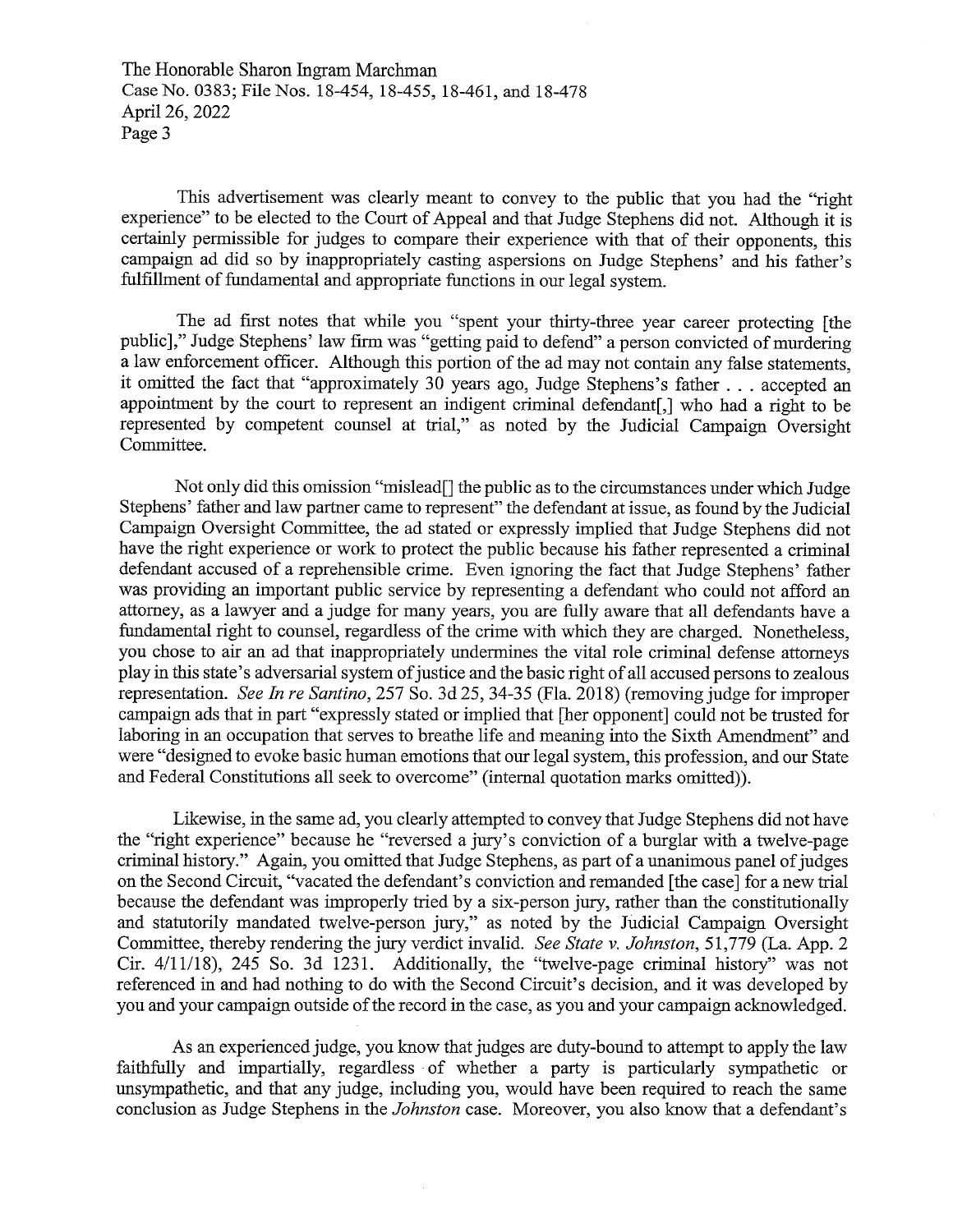criminal record is admissible in a criminal trial only under certain limited circumstances and knew that Mr. Johnston's criminal history did not and could not play any role in the Second Circuit's decision in the matter. Accordingly, your choice to refer to this criminal history could have served no purpose other than to make it appear that Judge Stephens' decision in this case, which relies strictly on controlling law, was somehow irresponsible or contrary to justice. Your use of this decision as an example of how Judge Stephens does not have the "right experience" to be elected as an appellate judge thus undermines foundational principles of our legal system, has the distinct potential to distort the public's perception regarding the proper role of judges, and erodes the independence of the judiciary and the public's confidence in it. Judges have a duty to be more carefiil in their express or implied criticism of judicial decisions so as to avoid such potential consequences.

Additionally, because the Second Circuit remanded the case for a new trial and because Mr. Johnston's criminal history may very well have been inadmissible at a new trial, your unnecessary disclosure of that criminal history to the public at large could have reasonably been expected to influence the new jury pool and affect the outcome or impair the fairness of the case before its final conclusion. In fact, had you won the election, the case may have come back before you on the Second Circuit, which would have required you to recuse yourself due to circumstances of your own making.

Finally, this ad sought votes based on the fact that Judge Stephens' father represented a defendant accused of a horrible crime and the fact that Judge Stephens vacated the conviction of a burglar with a lengthy criminal history. Accordingly, the ad may rightfully cause defendants facing criminal charges who appear before you and their attorneys to question whether you are capable of acting in a fair and impartial manner or whether you have prejudged them based on their criminal histories and/or the accusations made against them.

In sum, even if the ad did not contain any actual false statements, and was therefore arguably not violative of Canon  $7A(9)$ ,<sup>3</sup> it directly undermined the integrity, impartiality, and independence of the judiciary (and the public's confidence in such) and improperly publicly commented on a pending case in violation of Canons 1, 2, 2A, 3A(8), 7A(10), and 7B(1).

## The "Front Porch" Video

You later appeared in another campaign ad, referred to as the "Front Porch" video, in which you made the following statements, among others:

This attack against me is an attack against President Trump and all Republicans .... On November 6'h you have a choice. You can support President Trump and the Republican Party by voting for me, or you can support Bernie Sanders, Jimbo Stephens, and their liberal agenda.

<sup>&</sup>lt;sup>3</sup> Canon 7A(9) provides that a judge or judicial candidate shall not "knowingly make, or cause to be made, a false statement concerning the identity, qualifications, present position, or other fact concerning the candidate or an opponent."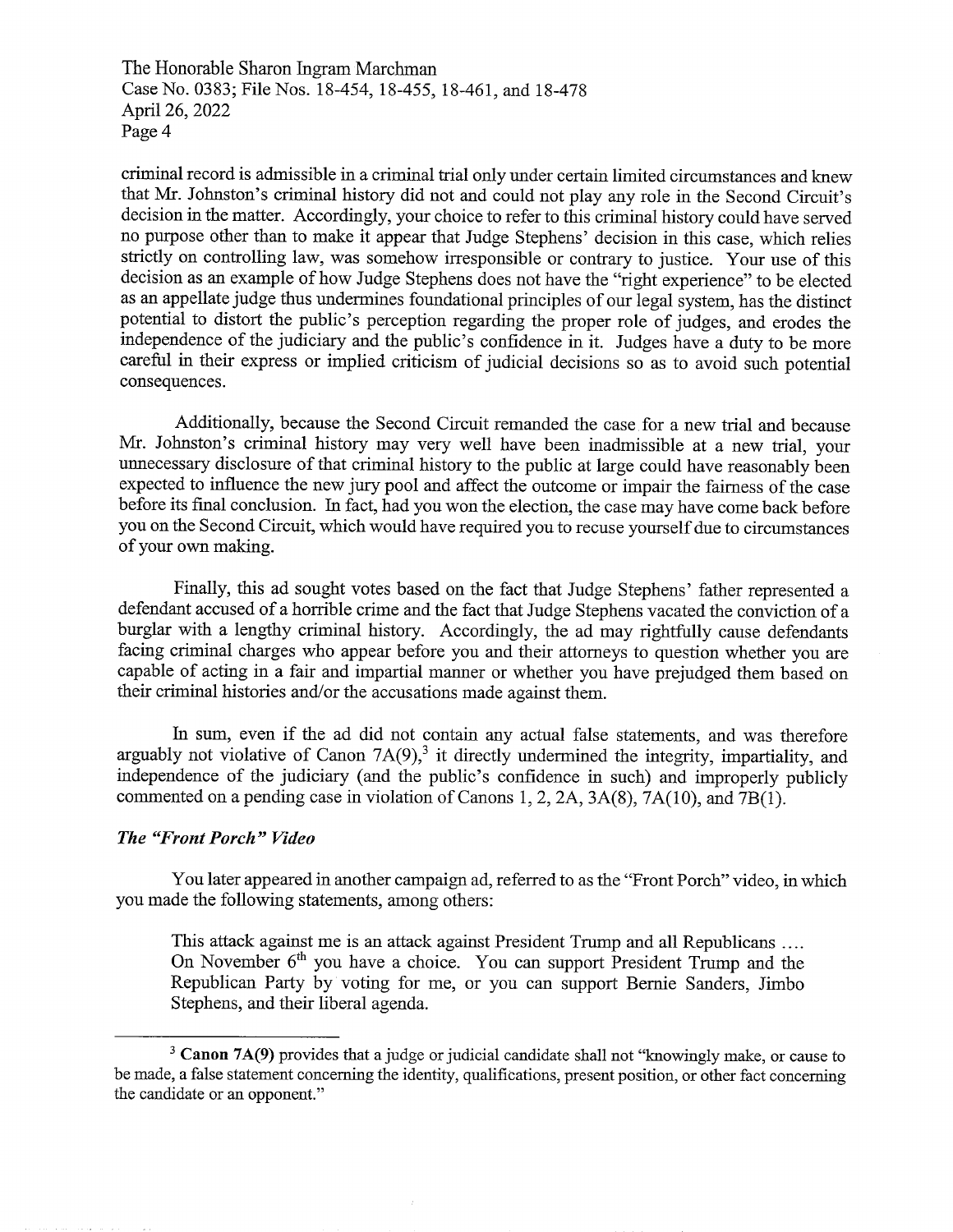You stated that references to President Trump were a response to Judge Stephens referring to himself as a "Trump Independent." Although the Commission understood that you felt the need to correct what you interpreted to be a misleading statement by Judge Stephens, stating that a vote for you supported President Trump and the Republican party went beyond simply responding to Judge Stephens. By informing the public regarding a way in which they could support President Trump, who by then had made clear his intent to run for reelection, the Commission found that you violated Canon 7A(2)'s prohibition against publicly endorsing another candidate for public  $office.<sup>4</sup>$  In addition, though judges and judicial candidates may identify themselves as members of political parties pursuant to Canon  $7(C)(1)$ , by informing the public about how to support the Republican Party and defining attacks on you as an attack against President Trump and "all Republicans," the Commission regarded your statements as a violation of Canon 7A(3)'s prohibition against making speeches on behalf of a political organization or a candidate for public office.

## Reminder Regarding RemainingAllegations in the Notice of Hearing

In addition to the issues addressed above, which form the basis for the Commission's admonishment, the Commission wished to include a reminder to you regarding the other campaign ads and statements referenced in the Notice of Hearing. Although the Commission did not find any judicial misconduct conceming these statements, the Commission voted to remind you that, should you run for judicial office again in the future, you should be very careful that you do not engage in any campaign conduct that could be deemed violative of the Code of Judicial Conduct.

It was frequently reported across multiple news outlets in 2017 and 2018 that Donald Trump was seeking reelection in 2020. See, e.g., President Trump tells the FEC he qualifies as a candidate for 2020, Washington Post (Jan. 20, 2017), https://www.washingtonpost.com/local/2017/live-updates/politics/livecoverage-of-trumps-inauguration/president-trump-tells-the-fec-he-qualifies-as-a-candidate-for-2020/; 'Keep America Great': Trump Reelection Effort Raised \$13M So Far, Report Says, Fox News (Apr. 15, 2017), https://insider.foxnews.com/2017/04/15/president-donald-trump-2020-reelection-campaign-raised-13-million-april; Trump's 2020 Campaign Announcement Had a Very Trumpian Rollout, N.Y. Times (Feb. 27, 2018), https://www.nytimes.com/2018/02/27/us/politics/trump-2020-brad-parscale.html; Trump names 'digital guru' Brad Parscale campaign manager for 2020 re-election bid, CNBC.com (Feb. 27, 2018), https://www.cnbc.corn/2018/02/27/trump-names-campaign-manager-for-2020-reelection-bid.html.

 $4$  Black's Law Dictionary (11<sup>th</sup> ed. 2019) defines a "candidate" as "[a]n individual seeking election to an office, membership, award, or like title or status." Merriam-Webster defines "candidate" as "one that aspires to or is nominated or qualified for an office, membership, or award." https://www.merriamwebster.com/dictionary/candidate; see also Canon 7H ("A candidate is a person seeking election or reelection to a judicial office. A person becomes a candidate for judicial office as soon as he or she makes a public announcement of candidacy, declares or files as a candidate with the election or appointment authority, or authorizes solicitation or acceptance of contributions or support, whichever comes first. The term 'candidate' has the same meaning when applied to a judge seeking election to judicial or non-judicial office.")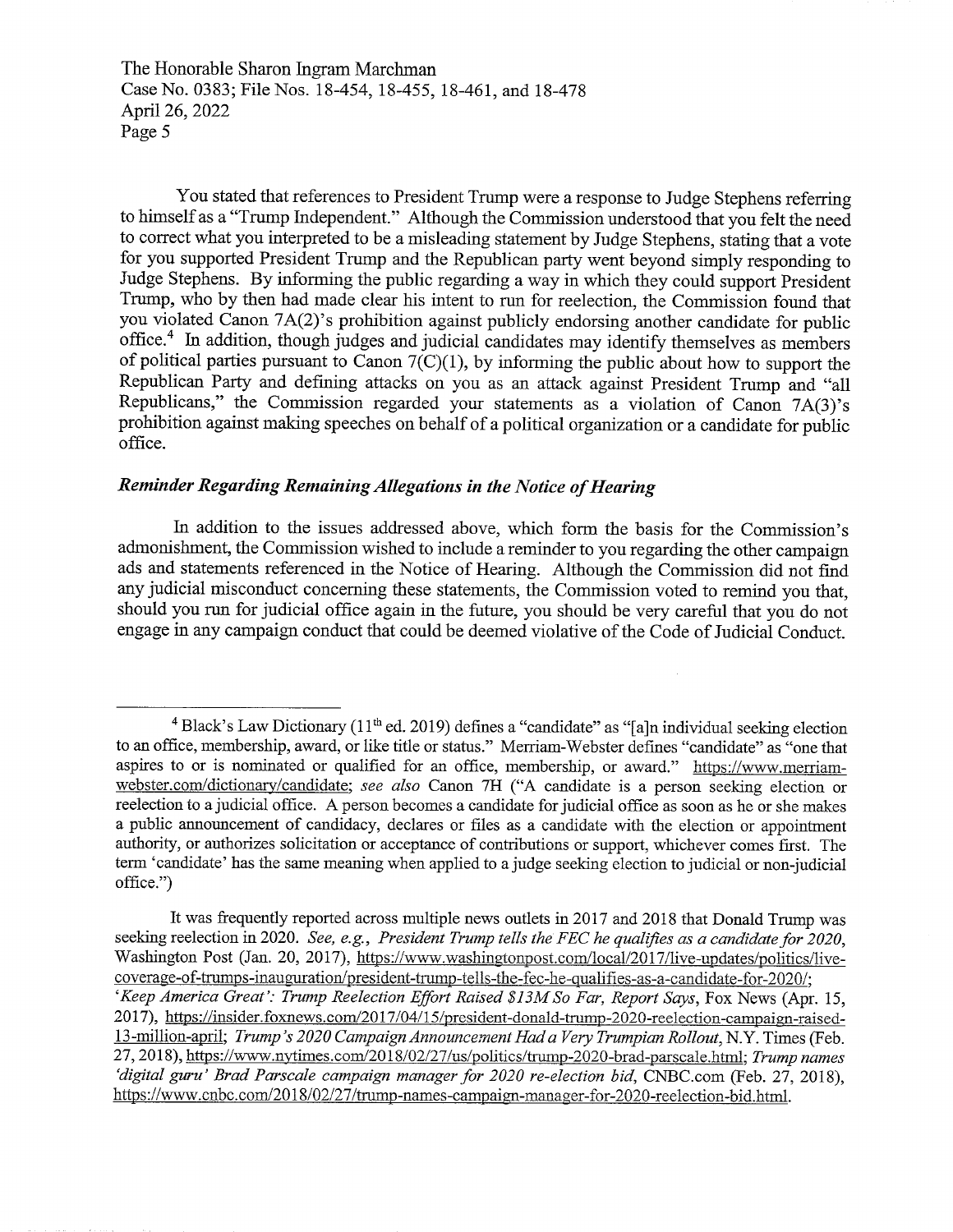Notably, during your campaign, you ran ads and stated that Judge Stephens and Senator Bernie Sanders are both members of the same "Independent Party." As explained by the Judicial Campaign Oversight Committee, however, "Judge Stephens is registered with the Louisiana 'Independent Party' while Sen. Sanders designates himself as an 'Independent' with 'no party' affiliation." The Commission recognized that your campaign researched this issue and that the public information regarding it is somewhat confiising, and the Commission appreciated that you removed the ads containing this remark after the Judicial Campaign Oversight Committee released its Public Statement. However, thereafter in the "Front Porch" ad, you gratuitously continued to link Judge Stephens with Senator Sanders by saying if the public did not vote for you, such a decision would "support Bernie Sanders, Jimbo Stephens, and their liberal agenda." Although potentially protected by the First Amendment, the Commission believes that discussions regarding national party politics and candidates have no place or relevance in races for local judicial office.

The Commissioners also expressed concern regarding numerous other statements in the "Front Porch" video, including that Judge Stephens had "rejected" the Republican Party's "Christian, conservative values," was "using big government tactics with the Campaign Oversight Committee" to perpetuate "fake news," and that the Judicial Campaign Oversight Committee, "which includes a member of the press and New Orleans lawyers, has no authority except to express its own opinions." Although likely protected by the First Amendment, these statements appear to be disparaging in several respects and contain significant omissions.<sup>5</sup>

## Conclusion

Judges and judicial candidates should strive to refrain from the indecorous political campaign tactics that have become, unfortunately, all too common in recent years, especially in campaigns for non-judicial office. Instead, judges should conduct their campaigns in a manner befitting the integrity of the office being sought and in a way that promotes, rather than undermines, public confidence in the judiciary and the important role it serves in society. The Commission, however, took into consideration your lengthy and diligent service as a judge, your good disciplinary history, the excellent character references submitted into the record of this matter, and that your campaign ads and statements were made in the course of a fast-paced and heated campaign.

Please be aware that the issuance of this admonishment is not considered to be an exoneration of your actions. To the contrary, the Commission determined that your conduct violated the Code of Judicial Conduct. Furthermore, Louisiana Supreme Court Rule XXIII, Sections 3(e) and 10 permit this admonishment to be considered by the Commission in subsequent

 $5$  For instance, although the Judicial Campaign Oversight Committee did include a *former* member of the press and two New Orleans-area lawyers, the specific reference to these members appears designed to discredit the public statements of the Committee as a whole, given how members of your electorate may view New Orleans attorneys and the press. You specifically omitted, however, that the Committee was also composed of judges and persons from all over the state, including from North Louisiana. This statement and omission come very close to giving at least an appearance of bias against attorneys from New Orleans, who may appear before you.